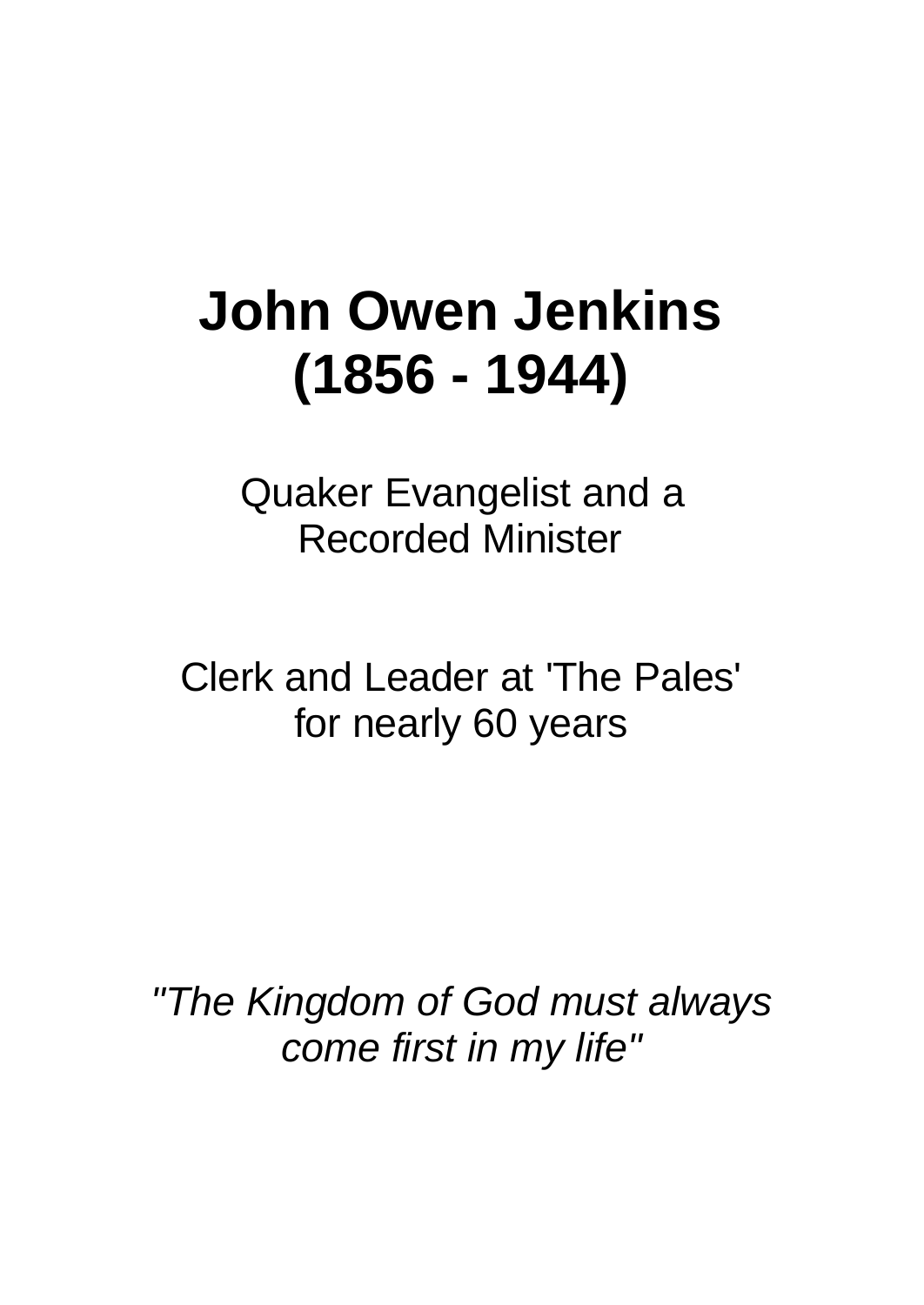## **John Owen Jenkins**

## **(1856 - 1944)**

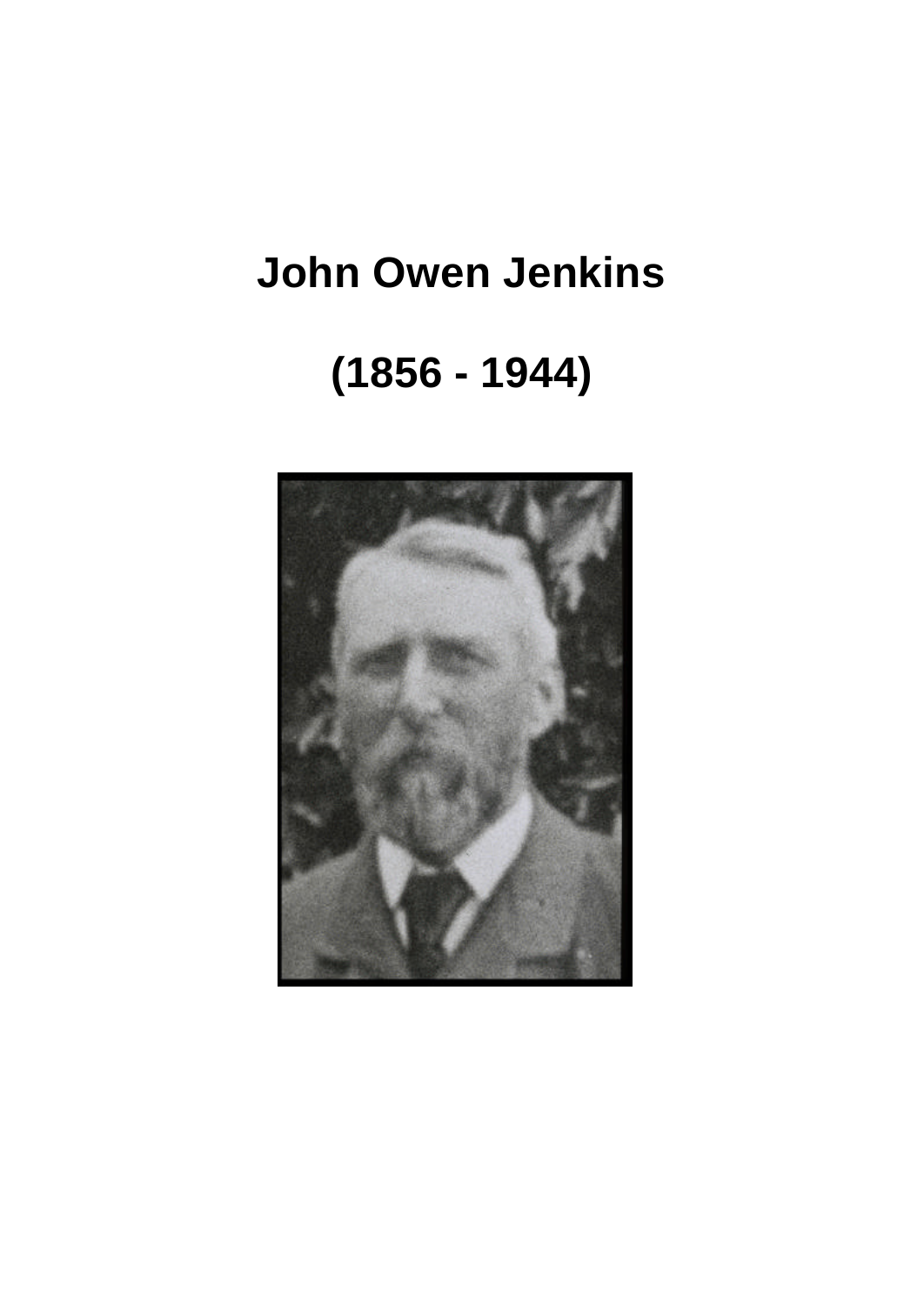No history of the Pales could be complete without mention of the wonderful work carried on there by John Owen Jenkins. He was educated at the Pales by William Knowles, whose influence remained with him for the whole of his life; later he was one of Yardley Warner's closest associates during his time at the Pales.

His father died when he was 8 years old. His mother, an old scholar of the Quaker school at Sidcot, was disowned for 'marrying out' (marrying a non-Quaker). He was converted when he was 23 , in 1879, at one of the Quaker 'tent' meetings held on the Common at Penybont, after which he never turned back.

He joined the Society of Friends in 1879, and devoted his long life - he died aged 88 years - to religious work, especially at the Pales, where he was clerk and leader for about 60 years.

After Anne Warner's days (1889), Benjamin Elsmere was, for one year, a Home Mission Worker at Pales, and then, after him, Thomas Wield. But Friends could no longer afford to keep a worker at Pales, so John Owen Jenkins shouldered the work 'for the love of it'. Friends from Leominster and the Quarterly Meeting took an interest in this gifted young man, and at 30 he was made a recorded minister. Undoubtedly he had a great power behind him, or he could never have accomplished what he did. He used to say "A shepherd must look after his flock".

His work at the Pales was so blessed and fruitful that extra room for the overflowing Sunday School had to be sought at the Iron Room, Penybont; later, John Owen Jenkins gave land for Greenfield Meeting House to be built.

He would ride to Pales for a morning Sunday School and Adult School, followed by a Meeting for Worship; in the afternoon he would lead a meeting at a farmhouse 7 miles away, and then back for a meeting at the second Meeting House at Greenfield, where there was also a well-attended Sunday School, a Meeting for Worship, and weekday meetings, both full to capacity for every service. Although he had seven children and farms to care for he rode in all weathers to and fro on horseback across the Common, to the Pales and to the various farmhouses scattered around the countryside - a distance equivalent to the circumference of the globe, about 25,000 miles!

Henry Stanley Newman had said, "John, I believe there is work for you to do at the Pales." How right he was! John Owen Jenkins loved the Pales, his heart was wholly in his work. He maintained that the Kingdom of God must come first in his life. His favourite saying was "In all thy ways, acknowledge Him and He will direct thy paths". God blessed his great work and it was wonderfully fruitful. One Friend said that his "long and fruitful service was unique. Few men have given greater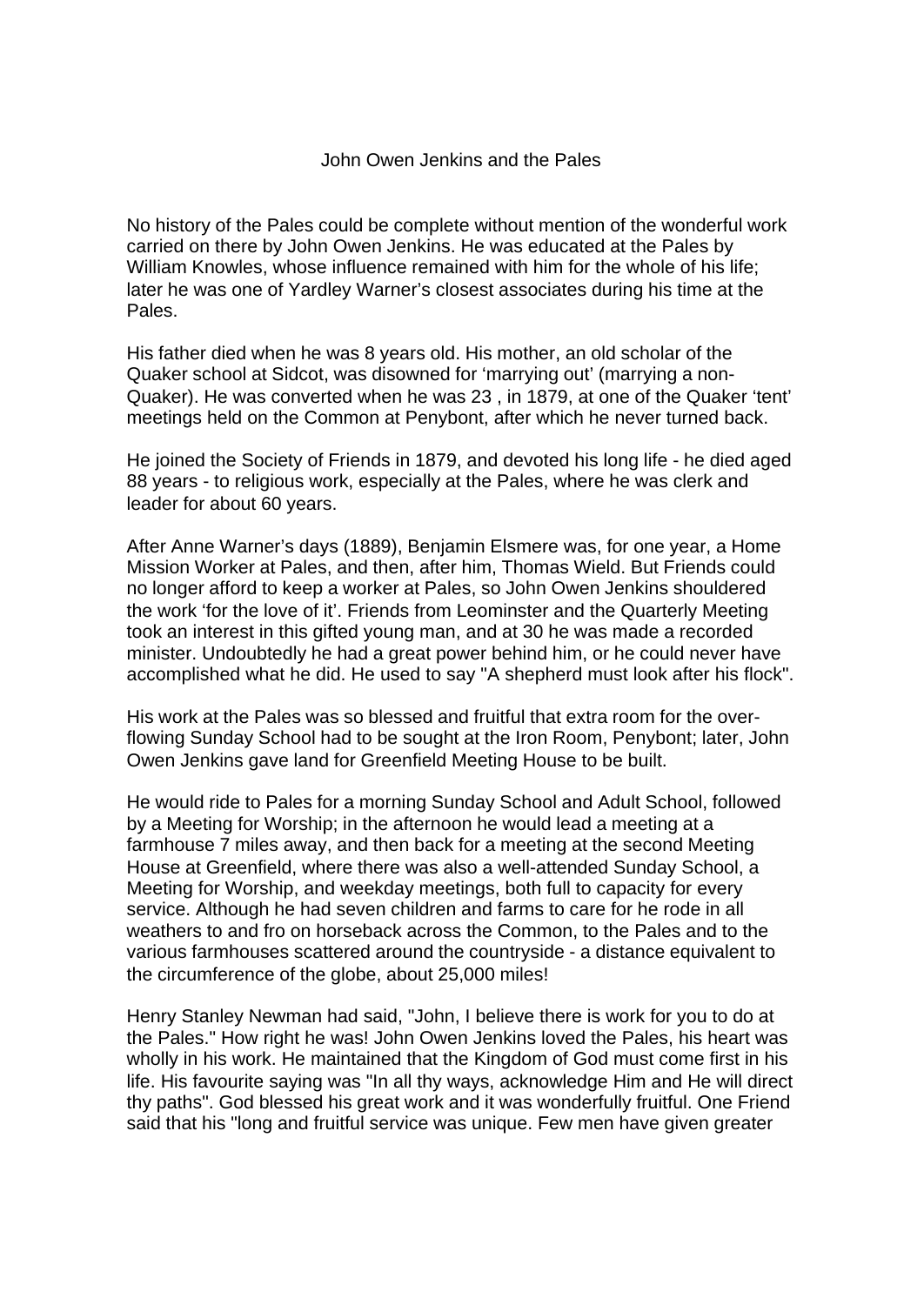service to the Society of Friends. In God's good time and way I feel sure it will continue and spring up again with renewed vigour, and prosper." May this prophecy come true.

John Owen Jenkins visited the poor and sick in the neighbourhood, and was in great demand for work elsewhere. Apart from his work at The Pales and Greenfield, he was an ardent revivalist and often felt that the Society had lost its early enthusiasm. Along with Alfred Wright, he was the means of reviving the work at Almeley, and as a result Almeley Meeting House was re-opened, and later a new Meeting House built at Woonton..

John Owen Jenkins was among the principal starters of the meetings at Llandrindod Wells (1892) and Llanyre (1893). Also in 1892 he, along with H. S. Newman, William Henry Wilson, William Haslam and others, co-operated in the establishment of a Convention for the deepening of spiritual life in Llandrindod Wells. 'Under minute', he held missions at Swansea, Cardiff, Woburn Sands, Milford Haven, Gloucester and other places. On one occasion he travelled in the ministry in South Wales with Rachel B. Braithwaite and Max Reich. At the time of the Welsh Revival 1904-5 meetings were held held at Leominster under his leadership

His zeal for Christ never waned and he was filled with grief when, owing to an accident, and later, increasing infirmity, he had to relinquish some of the service he had wholeheartedly carried on for Friends and other causes.

John Owen Jenkins public life was, as he said, "part of his religion". In 1894 he was made J.P. for Radnorshire and was Chairman of the Llandrindod Wells and Penybont Bench of Magistrates for about 20 years. One newspaper editor wrote "In this capacity he has always carried out his duties in a very efficient manner, but is ever ready to temper justice with mercy, and by his helpful words to seek to start erring men on the right paths again." He was also a County Councillor, a Parish Councillor, Chairman of the local School Managers; he served on the Court of Governors of the University of Wales, and on the first joint Education and Agricultural Committees; he was President of the Radnorshire Agricultural Show. He served on the Quaker Meetings for Sufferings and many other Quaker committees - as well as looking after his farms and providing for his seven children! Temperance, Peace, and Liberalism always found him an active and loyal supporter.

In all his work John Owen Jenkins had the help of his wife (nee Florence Mary Fisher), a dynamic personality and 'full of Spirit', and with her Quaker upbringing and background, a great asset. She was educated at Ackworth and The Mount, was gifted in the ministry, cared for her seven children, was on the Radnorshire Education and Agricultural Committees, and for many years, was President of the Penybont Women's Institute. She also gave hospitality to numerous Friends in connection with the work, including missionaries and travelling Friends from